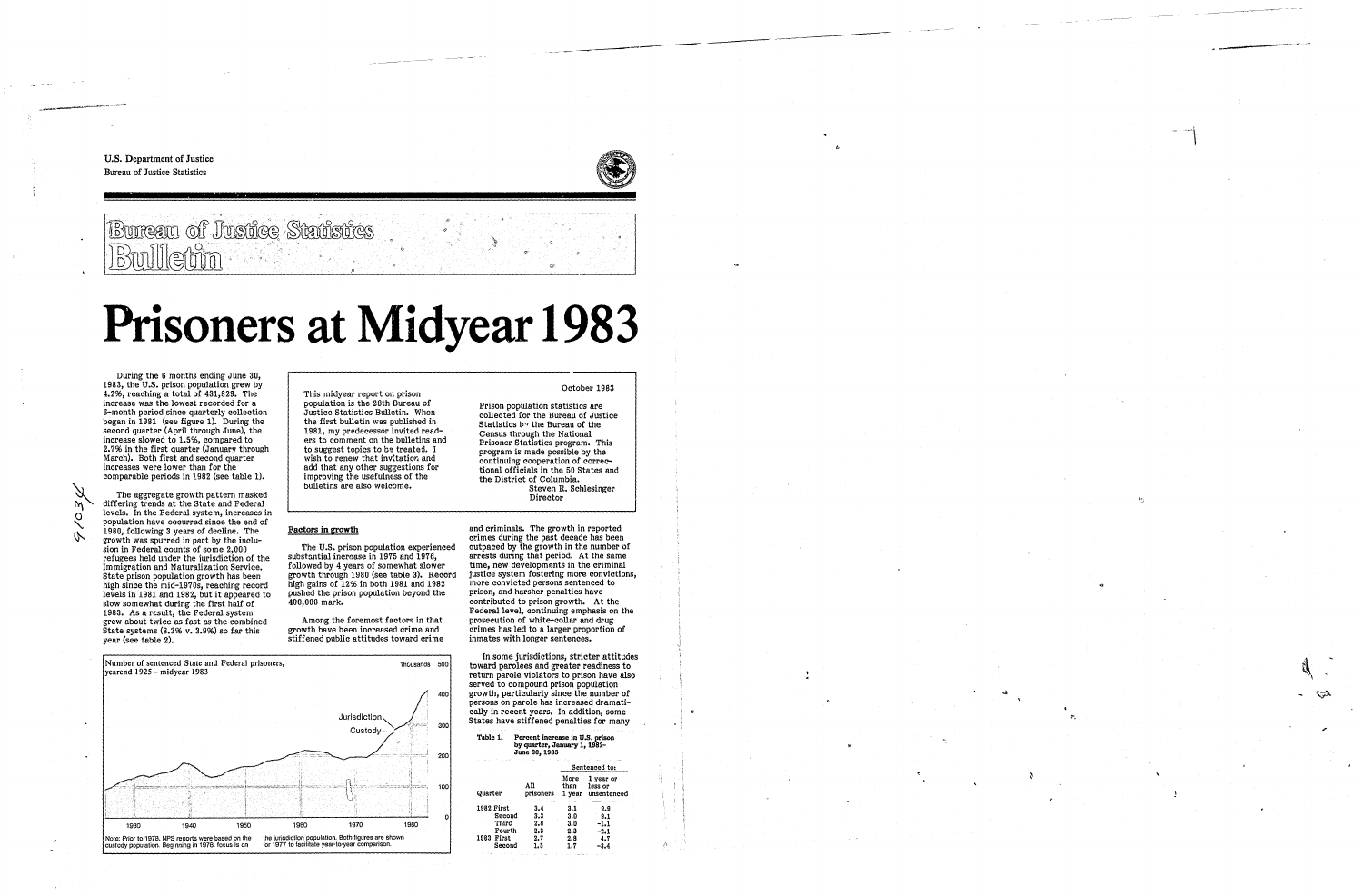Table 2. Prisoners under jurisdiction of State and Federal correctional authorities. by region and State, vearend 1982 and first and second quarter, 1983

|                                                            |                 |                             |                 | Percent change from: |              | Number of sentenced             |
|------------------------------------------------------------|-----------------|-----------------------------|-----------------|----------------------|--------------|---------------------------------|
|                                                            |                 | Total prisoner population   |                 | $12/31/82$ to        | $3/31/83$ to | prisoners per 100,000           |
| Region and State                                           | 12/31/82        | 3/31/83                     | 6/30/83         | 6/30/83              | 6/30/83      | population 6/30/83 <sup>8</sup> |
| <b>United States</b>                                       | 414,362         | 425,625                     | 431,829         | 4.2                  | 1.5          | 177                             |
| Male                                                       | 396,439         | 407,127                     | 412,976         | 4,2                  | 1.4          | 349                             |
| Female                                                     | 17,923          | 18,498                      | 18,853          | 5.2                  | 1.9          | 14                              |
| Federal institutions <sup>b</sup>                          | 29,673          | 31,537                      | 32,142          | 8,3                  | 1.9          | 11                              |
| State institutions                                         | 384,689         | 394,688                     | 399,687         | 3.9                  | 1.4          | 166                             |
| Northeast                                                  | 60,203          | 61,812                      | 62,799          | 4.3                  | 1.6          | 121                             |
| Maine                                                      | 999             | 1,019                       | 1,041           | 4.2                  | 2.2          | 73                              |
|                                                            | 445             | 448                         | 453             | 1.8                  | 1.1          | 47                              |
| New Hampshire<br>Vermont                                   | 599             | 612                         | 596             | -0.5                 | $-2.6$       | $\frac{82}{78}$ f               |
| Massachusetts <sup>d</sup>                                 | 4,623           | 4,542                       | $4,508^{\rm e}$ | $-2.5$               | -0.7         |                                 |
| Rhode Island <sup>C</sup>                                  | 1,037           | 1,118                       | 1,150           | 10.9                 | 2.9          | 89                              |
| Connecticut <sup>c</sup>                                   | 5,836           | 5,839                       | 5,534           | $-5.2$               | $-5.2$       | 107                             |
| New York                                                   | 27,951          | 28,919                      | 29,802<br>8,613 | 6.6                  | 3.1<br>1.8   | 168                             |
| New Jersey <sup>d</sup><br>Pennsylvania                    | 8,191<br>10,522 | 8,460<br>10,855             | 11,102          | 5.2<br>5.5           | 2.3          | 113<br>93                       |
| North Central                                              |                 |                             |                 | 1.8                  | 1.1          | 134                             |
|                                                            | 78,549          | 79,107                      | 79,965          |                      |              |                                 |
| O'nio<br>Indiana                                           | 17,317<br>8,790 | 17,991<br>9,159             | 18,249<br>9,304 | 5.4<br>5.8           | 1.4<br>1.6   | 169<br>162                      |
| <b>Illinois<sup>g</sup></b>                                | 14,293          | 13,954                      | 13,957          | $-2.4$               |              | 120                             |
| Michigan                                                   | 15,224          | 14,481                      | 14,633          | $-3.9$               | <br>1.0      | 162                             |
| Wisconsin                                                  | 4,670           | 4,794                       | 4,649           | -0.4                 | -3.0         | 96                              |
|                                                            | 2,081           | 2,148                       | 2,222           | 6.8                  | 3,4          | 53                              |
| Minnesota<br>Iowa <sup>g,h</sup>                           | 2,829           | 2,885                       | 2,814           | -0.5                 | -2.5         | 92                              |
| Missouri                                                   | 7,445           | 7,526                       | 7,797           | 4.7                  | 3.6          | 157                             |
| North Dakota                                               | 322             | 387                         | 402             | 24.8                 | 3.9          | 50                              |
| South Dakota                                               | 791             | 815                         | 315             | 3.0                  | 0.0          | 114                             |
| Nebraskab                                                  | 1,709           | 1,711                       | 1,726           | 1.0                  | 0.9          | 95                              |
| Kansas                                                     | 3,078           | 3,256                       | 3,397           | 10.4                 | 4.3          | 140                             |
| South                                                      | 180,946         | 185,447                     | 187,766         | 3.8                  | 1.3          | 229                             |
| Delaware <sup>c</sup>                                      | 2,062           | 2,238                       | 2,158           | 4.7                  | -3.6         | 274                             |
| Maryland <sup>8</sup><br>District of Columbia <sup>C</sup> | 11,012          | 11,288                      | 11,702          | 6.3                  | 3.7          | 258                             |
| Virginia                                                   | 4,081<br>10,079 | 4,155<br>10,195             | 4,338<br>10,320 | 6.3<br>2.4           | 4.4<br>1.2   | 549<br>180                      |
| West Virginia                                              | 1,729           | 1,436                       | 1,570           | -9.2                 | 9.3          | 81                              |
| North Carolina                                             | 16,578          | 17,323                      | 16,418          | -1.0                 | -5.2         | 249                             |
| South Carolina                                             | 9,137           | 9,654                       | 9,729           | 6.5                  | 0.8          | 280                             |
| Georgia <sup>d</sup>                                       | 14,416          | 14,686                      | 15,510          | 7.6                  | 5.6          | 263                             |
| Florida                                                    | 27,830          | 27,604                      | 27,830          | 0.0                  | 0.8          | 250                             |
| Kentucky <sup>d</sup>                                      | 4,077           | 4,046                       | 4,136           | 1.4                  | 2.2          | 113                             |
| Tennessee                                                  | 7,869           | 8,750                       | 8,986           | 14.2                 | 2.7          | 192                             |
| Alabama                                                    | 9,233           | 9,108                       | 9,332           | 1.1                  | 2.5          | 229                             |
| Mississippi                                                | 5,484           | 5,444<br>3,896 <sup>d</sup> | 5,661           | 3,2                  | 4.0          | 215                             |
| Arkansas<br>Louisiana                                      | 3,925<br>10,935 | 11,439                      | 3,950<br>11,948 | 0.6<br>9.3           | 1.4<br>4.4   | 171<br>270                      |
| Oklahoma                                                   | 6,350           | 6,815                       | 7,215           | 13,6                 | 5.9          | 222                             |
| Texas <sup>h</sup>                                         | 36,149          | 37,370                      | 36,963          | 2.3                  | -1.1         | 235                             |
| West                                                       | 64,991          | 67,722                      | 69,157          | 6.4                  | 2.1          | 146                             |
| Montana                                                    | 914             | 948                         | 923             | 1.0                  | $-2.6$       | 114                             |
| Idaho                                                      | 1,047           | 1,121                       | 1,136           | 8.5                  | 1.3          | 117                             |
| Wyoming                                                    | 702             | 717                         | 722             | 2.8                  | 0.7          | 140                             |
| Colorado                                                   | 3,042           | 3,301                       | 3,310           | 8.8                  | 0.3          | 106                             |
| New Mexico <sup>g</sup><br>Arizona                         | 1,718<br>6,069  | 1,874                       | 1,788           | 4.1                  | -4.6         | 121                             |
| Utah                                                       | 1,216           | 6,188<br>1,302              | 6,384<br>1,313  | 5.2<br>8.0           | 3.2<br>0.8   | 216<br>82                       |
| Nevada                                                     | 2,712           | 2,914                       | 3,032           | 11.8                 | 4.0          | 331                             |
| Washington                                                 | 6,322           | 6,309                       | 6,313           | -0.1                 | 0.1          | 147                             |
| Oregon                                                     | 3,867           | 3,870                       | 3,972           | 2.7                  | 2.6          | 150                             |
| California                                                 | 34,640          | 36,122                      | 37,238          | 7.5                  | 3.1          | 143                             |
| Alaska <sup>c</sup><br>Hawaii <sup>c</sup>                 | 1,306           | 1,473                       | 1,391           | 6.5                  | -5.6         | 210                             |
|                                                            | 1,436           | 1,583                       | 1,635           | 13.9                 | 3.3          | 96                              |

NOTE: Prisoner counts may differ from those reported in previous publications and are subject to revision as updated figures become available.

... Less than 0.5 percent.

 ${}^{\underline{a}}$  Unpublished Bureau of the Census estimates on the resident population on July 1, 1983,<br>were used to calculate rates of incarceration. Sentenced prisoners are defined as those serving sentences of more than one year.

<sup>b</sup>Federal Bureau of Prisons data include the following number of persons held under jurisdiction of the Immigration and Naturalization Service: 1,203 on 12/31/82; 1,066 on 3/31/83; and 1.062 on 6/30/83.

<sup>c</sup>Figures include both jail and prison inmates; jails and prisons are combined in one system.

<sup>d</sup>Figures for Georgia, Massachusetts, and New Jersey exclude State prisoners held in local jails. Figures for Kentucky include State prisoners awaiting release in local jails but exclude those awaiting transfer to prison. First quarter figures for Arkansas exclude State prisoners held in local jails.

<sup>e</sup>Massachusetts' third quarter figure is for June 29, 1983.

 $\overline{2}$ 

<sup>I</sup>Massachusetts cannot distinguish inmates by sentence length; therefore, the incarceration rate is based on the total population.

<sup>g</sup>Total population counts are accurate; however, the number of sentenced prisoners, on which the incarceration rate is based, is estimated.

<sup>h</sup>Figures for Iowa and Texas exclude inmates under State jurisdiction but not in State custody.

<sup>1</sup>Figures exclude adult inmates under the jurisdiction of the California Youth Authority.

crimes or have added prison terms to crimes that formerly earned jail stays.

Changing public attitudes toward crime in the 1970s set in motion actions and reactions that have helped shape prison population trends. Certain mechanisms resulted in rapid growth that in turn engendered countermeasures designed to relieve overcrowding. Some of these latter measures are now themselves coming under attack as public sentiment against early release mounts.

Among the mechanisms that have affected prison growth are a series of laws and guidelines that vary from State to State but have as their goals the reduction of sentence disparities, the reduction of discretion on the part of judges and releasing authorities, and a focus on deterrence and incapacitation as penal objectives. Examples of such measures are determinate and mandatory sentencing laws and sentencing and parole release guidelines. $^1$ 

Determinate sentencing laws establish specific sentences or sentence ranges from which a judge must choose once a person is convicted. They preclude release by a parole authority prior to the expiration of sentence. Mandatory sentencing laws require imprisonment, as opposed to probation or other alternatives, for specific offenders or offenses. Sentencing and parole release guidelines provide authorities with a structured set of procedures that allow decisions to be made using specified measurable criteria.

#### Measures designed to relieve crowding

The record growth since the mid-1970s (see table 3) pushed many State correctional systems beyond their capacities and led to a period of increased court intervention in the prisons. As of January 28, 1983, there were 38 States and the District of Columbia either under court order to remedy prison conditions, especially overcrowding, or with legislation on these issues pending.

Some States are operating prison systems at as much as 30% over capacity. To alleviate crowding, prisoners have been housed in tents, sheds, military stockades, and trailers. In addition, the backlog of State prisoners in local jails has continued to grow, resulting in increased tension between State and local authorities over which system is best able to handle the excess volume.

During the 1980s, efforts have been made in several areas to deal with the influx of prisoners, including building more prisons, double- and triple-celling, and early release and commutation programs. To date, new prison construction, while

1<br>
See Setting prison terms, Bureau of Justice<br>
Statistics NCJ-76218, August 1983, NCS-76218.

| Change in total prison population,<br>Table 3.<br>1974-midyear 1983                                                                                                                                                          |         |                       |  |  |  |
|------------------------------------------------------------------------------------------------------------------------------------------------------------------------------------------------------------------------------|---------|-----------------------|--|--|--|
| Percent                                                                                                                                                                                                                      |         |                       |  |  |  |
| Year                                                                                                                                                                                                                         | Number  | change                |  |  |  |
| 1974                                                                                                                                                                                                                         | 229,721 |                       |  |  |  |
| 1975                                                                                                                                                                                                                         | 253,816 | 10.5                  |  |  |  |
| 1976                                                                                                                                                                                                                         | 278.000 | 9.5                   |  |  |  |
| 1977 (custody)                                                                                                                                                                                                               | 291,667 | -4.9                  |  |  |  |
| 1977 (jurisdiction)                                                                                                                                                                                                          | 300,024 | NA.                   |  |  |  |
| 1978                                                                                                                                                                                                                         | 307,276 | 2.4                   |  |  |  |
| 1979                                                                                                                                                                                                                         | 314,457 | 2.3                   |  |  |  |
| 1980                                                                                                                                                                                                                         | 329,821 | 4.9                   |  |  |  |
| 1981                                                                                                                                                                                                                         | 369,388 | 12.0                  |  |  |  |
| 1982                                                                                                                                                                                                                         | 414,362 | 12.2                  |  |  |  |
| 1983 midyear                                                                                                                                                                                                                 | 431,829 | $4.2(6 \text{ mos.})$ |  |  |  |
| NOTE: Before 1977, NPS reports were based<br>on the custody population. Beginning in 1977,<br>they were based on the jurisdiction popula-<br>tion. Both figures are shown for 1977 to<br>facilitate year-to-year comparison. |         |                       |  |  |  |
| NA Not applicable.                                                                                                                                                                                                           |         |                       |  |  |  |
|                                                                                                                                                                                                                              |         |                       |  |  |  |

adding bedspace, has not kept pace with the increasing demand; however, more prisons are on the way. It is estimated that prison building projects totaling nearly \$2 billion are currently underway in at least 39 States.<sup>2</sup>

It is yet too early to tell whether the other measures will withstand court scrutiny, as some have already come under attack in higher courts. Multiple-celling has been challenged in numerous court cases, but in the 1981 Rhodes v. Chapman case the Supreme Court held that doublecelling is not in itself a violation of prisoners' rights, since cell size is not the only factor in determining adequacy of prison conditions. More recently, the U.S. Supreme Court went beyond Rhodes. In Smith v. Fairman, decided in May of 1983, it rejected an appeal from an Illinois inmate who shared a 6x9-foot cell for periods up to 20 hours a day.

Early release programs typically set in motion a rollback procedure in which some inmates' parole eligibility or release dates

 $2$  July 1983 survey by the Prisons Division of the National Institute of Corrections.

are moved forward whenever the prison population exceeds capacity for a certain number of days. Some aspects of early release have also been challenged in court.

In addition, some sentencing guidelines factor in a bedspace count so that, should the prison system be at or near capacity. judges have a means of determining the most appropriate cases for diversion from prison at the sentencing stage.

#### State patterns

State-by-State growth patterns for the first 6 months of 1983 reveal: • A total of 10 States reported prison population declines during the first 6 months of 1983; however, in 5 States the decline was less than 1%. One State (Fi. rida) remained at the same level. while the remaining jurisdictions. including the Federal system and the District of Columbia, increased. • Seven States reported increases of at least 10% during the first 6 months of 1983, compared to 15 States during the fürst half of 1982 (see table 4). • Five States added more than 1,000 inmates to their rolls, compared to seven in the same period of 1982. • Two States (Texas and California) exceeded the Federal prison system in size, the same as in June 1982. • Thirteen States held more than 10.000 inmates, one more State than in June of 1982.

The four largest State correctional systems (California, 37,238; Texas, 36,963; New York, 29,802; and Florida, 27,830) together accounted for a third of all State prison inmates. Among the four, California and New York continued to have rapid growth, while in Texas and Florida growth abated.

Following increases of 19% in 1981 and 18% in 1982, California's high growth of 8% during the first half of 1983 led it to surpass Texas as the State with the largest prison population. California was one of

| Table 4.<br>The prison situation at midyear 1983                                                                                                             |                                                                                                                                |                                                                                     |                                                      |                                                                                                                                                   |                                                                                            |                                                                                                                                                                           |                                                                                                |
|--------------------------------------------------------------------------------------------------------------------------------------------------------------|--------------------------------------------------------------------------------------------------------------------------------|-------------------------------------------------------------------------------------|------------------------------------------------------|---------------------------------------------------------------------------------------------------------------------------------------------------|--------------------------------------------------------------------------------------------|---------------------------------------------------------------------------------------------------------------------------------------------------------------------------|------------------------------------------------------------------------------------------------|
| States with<br>$10,000$ or<br>more prisoners                                                                                                                 |                                                                                                                                | States with<br>increases of<br>10% or more<br>since 1982                            |                                                      | States with<br>increases of<br>500 or more<br>since 1982                                                                                          |                                                                                            | States with in-<br>carceration rates<br>or 200 or more<br>per 100,000 U.S.<br>population                                                                                  |                                                                                                |
| California<br>Texas<br>New York<br>Florida<br>Ohio<br>North Carolina<br>Georgia<br>Michigan<br>Illinois<br>Louisiana<br>Maryland<br>Pennsylvania<br>Virginia | 37,238<br>36,963<br>29,802<br>27,830<br>18,249<br>16,418<br>15,510<br>14,633<br>13,957<br>11.948<br>11,702<br>11,102<br>10,320 | North Dakota<br>Tennessee<br>Hawaii<br>Oklahoma<br>Nevada<br>Rhode Island<br>Kansas | 24.8<br>14.2<br>13.9<br>13.6<br>11.8<br>10.9<br>10.4 | California<br>New York<br>Tennessee<br>Georgia<br>Louisiana<br>Ohio<br>Oklahoma<br>Texas<br>Marvland<br>South Carolina<br>Pennsylvania<br>Indiana | 2,598<br>1,851<br>1,117<br>1,094<br>1.013<br>932<br>865<br>814<br>690<br>592<br>580<br>514 | Nevada<br>South Carolina<br>Delaware<br>Louisiana<br>Georgia<br>Maryland<br>Florida<br>North Carolina<br>Texas<br>Alabama<br>Oklahoma<br>Arizona<br>Mississippi<br>Alaska | 331<br>280<br>274<br>270<br>263<br>258<br>250<br>249<br>235<br>229<br>222<br>216<br>215<br>210 |

NOTE: The District of Columbia, as a wholly urban area, is excluded from the list of States with high incarceration rates.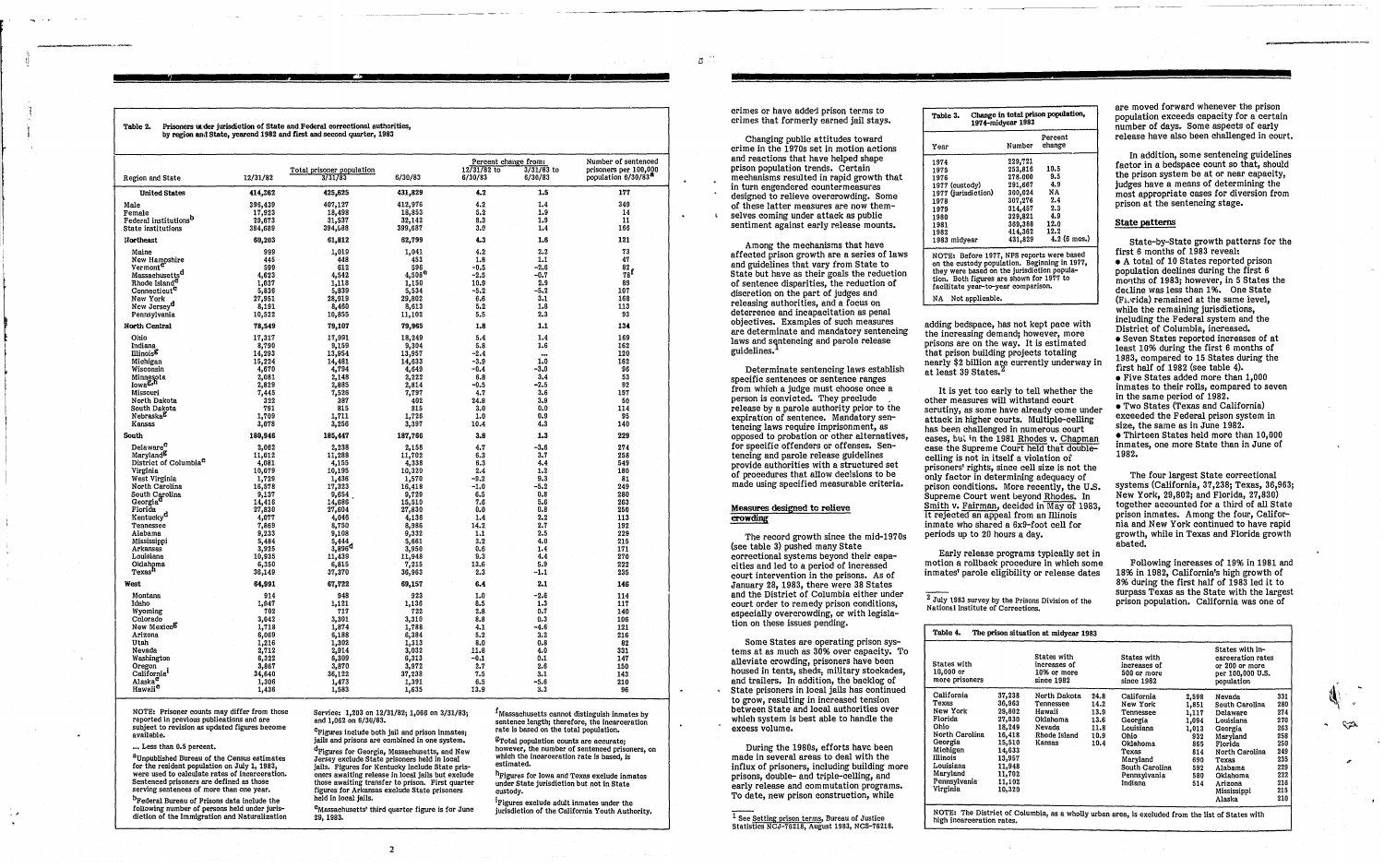the early states to enact determinate sentencing. In addition to existing statutes requiring mandatory prison terms for violent criminals, the legislature recently enacted a similar law on property crimes, including residential burglary. Attempts to address overcrowding through early release programs that are set in motion when prison population exceeds capacity have met with opposition in California. In addition, a January 1983 law did away with automatic good time,<br>specifying that inmates can now earn good time only by participating in educational 0; work programs; on the other hand, good time can now amount to half the sentence length, up from a third previously.

Texas' slowdown, from an increase of 6% in the first half of 1982 to an increase of 2% in the first half of 1983, is linked in part to an early release program that moves up the supervised mandatory release date of some inmates by 180 days.

In New York, increased court resources (including longer hours for court sessions and more judges) have resulted in higher commitment rates. New York's prison population grew by 7% during the first 6 months of 1983 v. 9% for all of 1982.

Florida's population, which experienced growth rates of 14% in 1981 and 18% in 1982, leveled off during the first half of 1983. Ohio's continued high growth rate (5% for the first half of 1983, following annual rates of 11% in 1981 and 16% in 1982) has been linked to a high crime rate and a correspondingly high number of admissions to prison.

North Carolina's early release program, along with a new sentencing law decreasing the amount of time served may be linked to a 1% decline in its prison population. In addition, revisions in goodtime regulations have made most inmates' sentences shorter.

The Illinois prison population dropped from Increases of 11% in 1981 and 5% in 1982 to a decline of 2% in the first half of 1983. Illinois also has an early release program that is triggered when the prison population nears capacity. However, in midvear 1983, the Illinois Supreme Court invalidated the practice of giving any individual prisoner more than one meritorious award consisting of 90 days good time, as had been done previously under the program.

Georgia's prison population grew at the rate of 8% during the first 6 months of 1983, following a very high percentage growth of 13% in the corresponding period of 1982. Courts in that State have limited the number of State prisoners that can be held in local jails. The State has also increased prison capacity, while at the same time experiencing a slowdown in releases.

Some States with very large percentage increases had relatively small prison populations that tend to increase much<br>more rapidly than some large prison systems. In all, seven States had 6-month increases of at least 10%. North Dakota with a 25% increase, held 402 prisoners and had the second lowest incarceration rate of any State, 50 prisoners per 100,000 population. In Tennessee, with a 14% increase, some prisoners who used to serve time in jail are now being sent to prison.

Hawaii's 14% increase is linked to more crime and large numbers held awaiting trial in Hawaii's combined jail/prison system. Rhode Island also has a combined jail/prison system. Its 11% increase reflects a growth in the number of drunkdriving suspects held awaiting trial. In addition, parole guidelines have resulted in longer sentence lengths.

Oklahoma, also with a 14% increase, reports more commitments and longer sentences. Nevada's 12% increase has been linked to a "get tough" attitude, particularly regarding parole releases. determinate sentencing law in mid-1982.

Michigan, with the Nation's eighth largest prison population, is perhaps the most frequently cited State in terms of response to prison overcrowding. Michigan experienced severe crowding following a 1978 referendum eliminating good time from the sentences of many prisoners. In response, the State passed a Prison OvercrOWding Emergency Powers Act in 1981 that has since been invoked five times. The law provides a mechanism for reducmg the prison population to less than 95% of capacity whenever the population exceeds capacity for more than 30 days.

Bureau of Justice Statistics Bulletins are prepared by the staff of the bureau. Carol B. Kalish chief of policy analysis, edits the bulletins. Marilyn Marbrook, head of the bureau publications unit administers their publication. ' The author of this bulletin is Mimi Cantwell of the Bureau of the Census.

October 1983, NCJ-91034

As a result, Michigan's prison population has stabilized, with an increase of 0.2% in 1981 and declines of 3% in 1982 and '4% during the first 6 months of 1983.

> Some of the factors affecting incar-<br>ceration rates are institutional ones such as the presence of a combined jail/prison system, the extent to which probation is used as an alternative to prison, the dividing line between sentences served in prison and sentences served in jail, different sentencing structures, different parole practices, and the relative efficiency of police and court systems. Other factors include the degree of urbanization in the State, the amount of tourism, the size of the transient and commuter population, and the age and sex composition and other characteristics of the State's population. And, finally, there is the State crime rate. The incarceration rate for the United States as a whole is affected by all of these State variations. Nevertheless it is an important measure of longterm trends'in the use of imprisonment.

The rate of incarceration for the United States was 177 sentenced prisoners per 100,000 U.S. population, up from 170 per 100,000 at yearend 1982. Since 1974 the rate has increased by 70%, a rise that has been attributed to the related factors of increased crime rates and the maturing<br>of the baby boom generation. Based on the prison-prone age group of 20-29-yearold males, the rate was considerably higher and continues to rise. Moreover, this age group has not yet peaked. Thus, even if the incarceration rate for 20-29-<br>year-olds remained at the same level. their numbers would continue to drive the prison population upward during the 1980s.

The number of prison inmates who<br>were unsentenced or who had sentences of<br>a year or less rose 1% to a total of 18,619 for the 6 months ending in June. Such

f. *o*  i

The largest decline for the 6-month period was recorded in west Virginia, but it all took place in the first quarter. Connecticut registered a 5% decline, all of which took 9lace in the second quarter. Illinois, Massachusetts, Michigan, and North Carolina were the only other States with declines of at least 1% for the 6 months ending June 30, 1983. Four other States (Iowa, Vermont, Washington, and Wisconsin) had declines of less than 1%.

4

#### Incarceration rate continues to climb

One measure of the extent to which States are imprisoning offenders is the incarceration rate. It is traditionally presented as the number of people in prison for every 100,000 people living in<br>the State. The two functions of an incarceration rate are  $1$ ) it allows<br>comparisons to be made between two or more States as if those States each had the same number of people living in them<br>and 2) it allows comparisons to be made over time for an individual State, or for the Nation as a whole, without distortion from any population changes that may have occurred.

At midyear 1983 incarceration rates ranged from 47 in New Hampshire to 331 in Nevada-a range considerably narrower than that for the prison population in absolute numbers (402 in North Dakota to 37,238 in California). Nothing can be directly inferred from the broad range of incarceration rates except that the differences are not due to differences in population size.

#### Slower growth among short-sentence inmates

'~

\



..